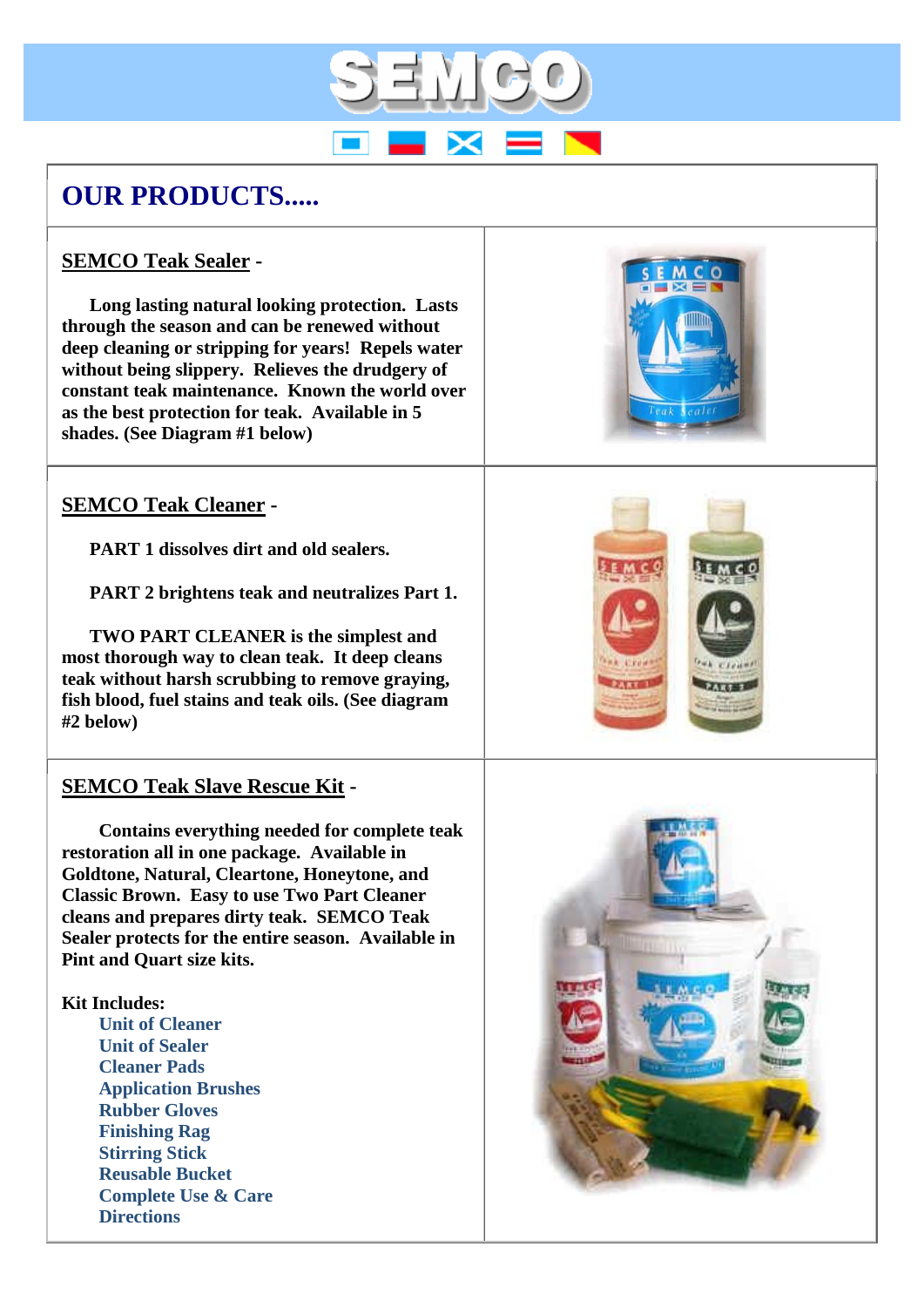## **SEMCO Clear Coat**

 **Provides a more impervious surface to food and oil stains and imparts a rich patina to the teak. SEMCO Clear Coat can be applied by itself or over SEMCO Teak Sealer. It will slightly darken the shade of the wood. (See Diagram #3 below)**

## **SEMCO Dock Side Cable and Fender Cleaner**

 **Removes tar, grease, dirt, paint, wax, oil, and teak sealers from all surfaces including fenders, fiberglass, shore cables, rub rails, canvas and vinyl. Easy to use, restores surface like new. Available in 12 oz. size. (See Diagram #4 below)** 

### **SEMCO NEW Furniture Kit**

 **A useful kit complete with spray bottle of SEMCO Sealer, two application poly-brushes, and a finishing cloth. Theyre available in pint- or quart-size kits.**

## **SEMCO Teak Products are sold in three sizes: pints, quarts, and gallons.**

**Semco Coverage:** Approximately 8-10 pieces of furniture per gallon for initial 2-coat application. First coat will cover approximately 200 square feet; second coat will cover approximately 400 square feet per gallon.

**Case discounts are available!**

**SEMCO Sealer & Clear Coat** Pints .................... 12 to case Quarts ................... 6 to case Gallons ................. 4 to case

**SEMCO Two Part Cleaner Available in four sizes - One each of Part 1 and Part 2** Pints ................….. 6 to case Quarts ................... 6 to case

Gallons ................. 2 to case